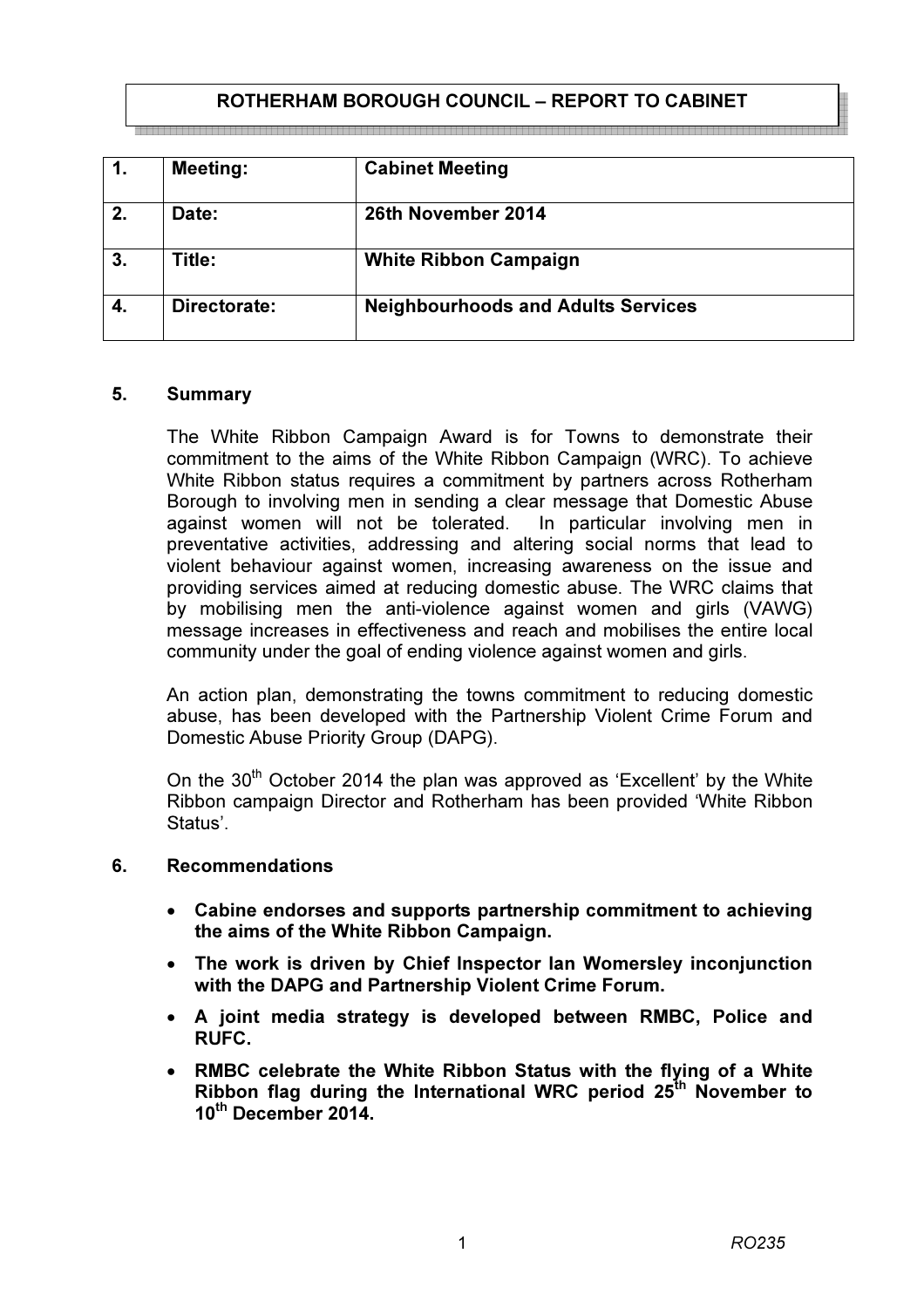## 7. Proposals and Details

Rotherham joins over 40 towns and local authorities who have gained the nationally recognised WRC Town Award. The Award demonstrates our commitment to reducing violence against women and girls.

Every year three million women and girls experience rape, domestic abuse, sexual exploitation, forced marriage, stalking and honour crimes in the UK. The vast majority of this violence against women is perpetrated by men. Violence Against Women continues to increase across Rotherham and the perception of such violence is even greater following recent high profile events.

The campaign raises awareness that most men are not violent towards women, but many of them ignore the problem, or see it as something which doesn't have anything to do with them, it advocates that men need to join women and women's organisations in taking action to end the problem. This campaign is about men saying it to other men.

The action plan developed by the Borough has been created in conjunction with many private and public partners. The partners involved include: South Yorkshire Police, RMBC, RUFC, Integrated Youth Support Services (IYSS), YMCA, Licence Watch, Interchange, Door Security, NHS Hospital and Doctors Surgery, Wilmott and Dixon, Street Pastors, Apna Haq and the Community Rehabilitation Company. Seven managers from these partners have put themselves forward as White Ribbon Ambassadors for Rotherham.

A number of events and campaigns have been planned from November 2014 onwards including: IYSS 'Rock against DA', RUFC v Blackpool 'Dedicated White Ribbon match', NHS 'White Ribbon Community Corner', All Licensees and Door Security conducting promotional events, Wilmott and Dixon displaying WRC van stickers and a wide media campaign across partenrs and communities.

The plans also build on the innovative work being driven through Rotherham Police and DAPG to reduce the reoffending of DA perpetrators, through an offender management programme. With reductions in reoffending of over 75% this work is being rolled out across SYP and has been shared with the College of Policing.

## 8. Finance

The cost of application to become a White Ribbon Town and purchase of WRC merchandise has been approved through JAG.